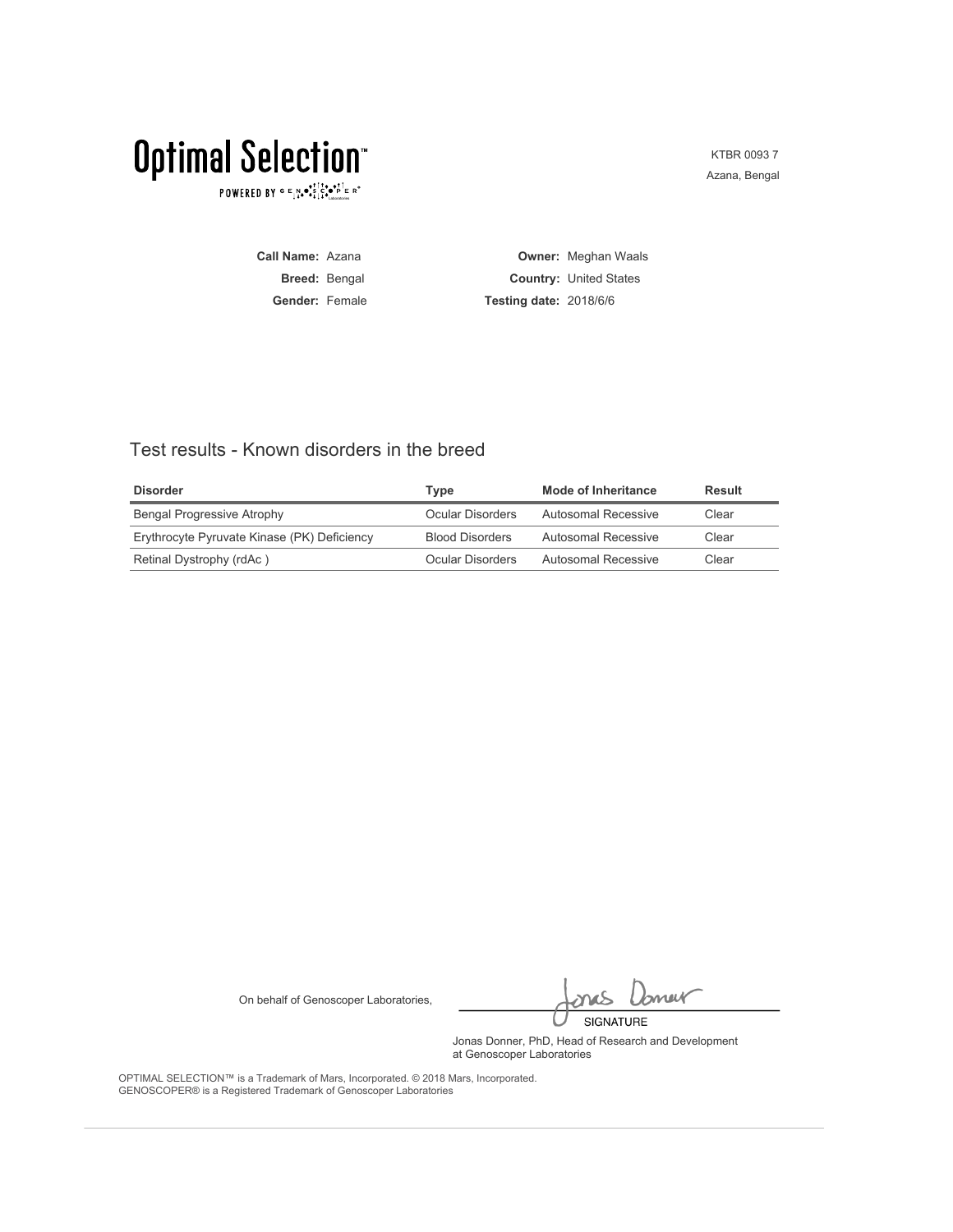$\texttt{POWERED BY} \texttt{G} \xrightarrow{E} \texttt{N} \bullet \texttt{S} \texttt{S} \texttt{C} \bullet \texttt{P} \texttt{E} \xrightarrow{R} \texttt{R}^\circ$ 

KTBR 0093 7 Azana, Bengal

**Call Name:** Azana **Breed:** Bengal **Gender:** Female **Owner:** Meghan Waals **Country:** United States **Testing date:** 2018/6/6

## Test results - Traits - page 1

### **Blood Type**

| <b>Trait</b>            | Genotype | <b>Description</b>    |
|-------------------------|----------|-----------------------|
| Blood Type (3 variants) | N/N      | Cat has blood type A. |

On behalf of Genoscoper Laboratories,

bnew SIGNATURE

Jonas Donner, PhD, Head of Research and Development at Genoscoper Laboratories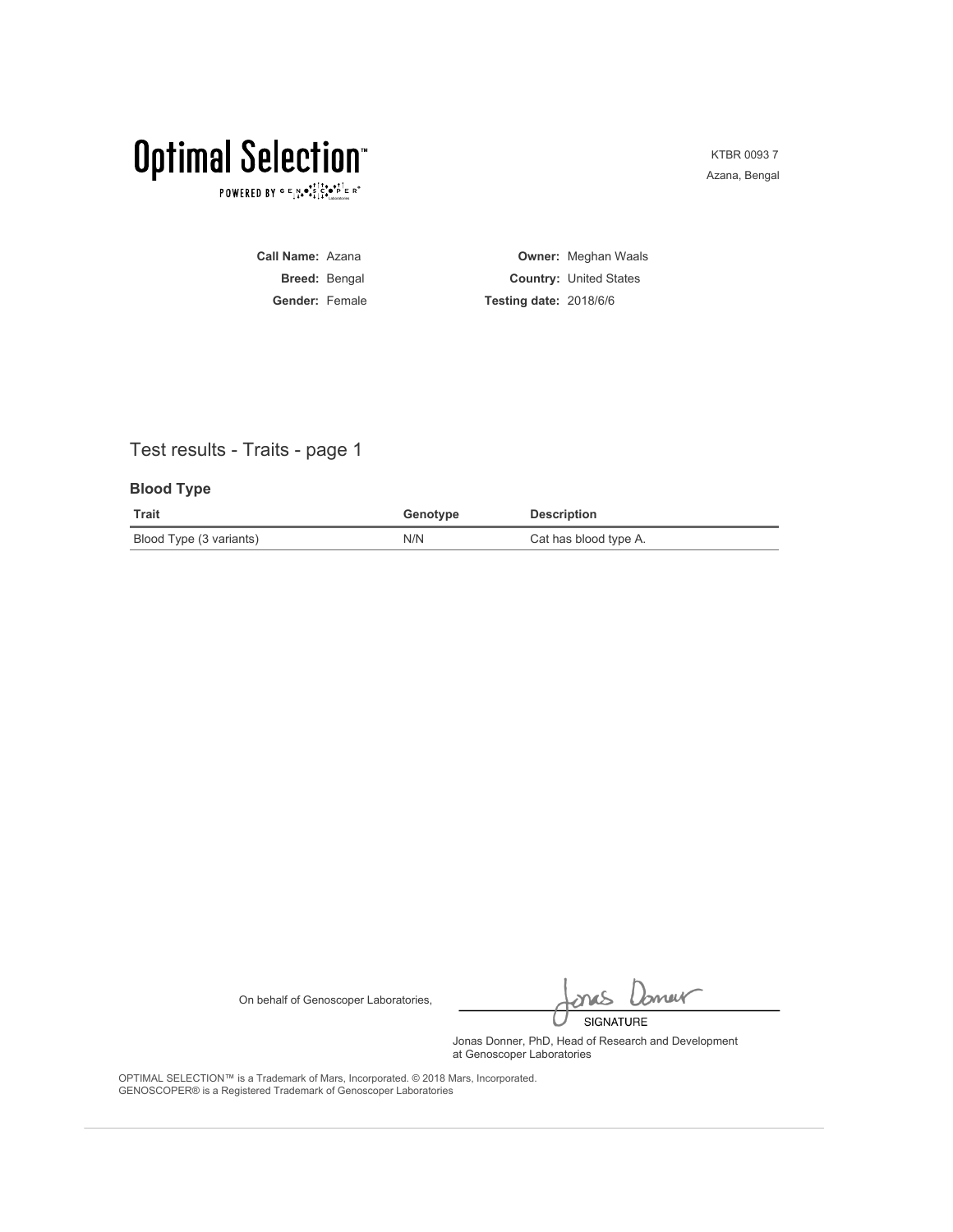$\texttt{POWERED BY} \texttt{G} \xrightarrow{E} \texttt{N} \bullet \texttt{S} \texttt{S} \texttt{C} \bullet \texttt{P} \texttt{E} \xrightarrow{R} \texttt{R}^\circ$ 

KTBR 0093 7 Azana, Bengal

**Call Name:** Azana **Breed:** Bengal **Gender:** Female **Owner:** Meghan Waals **Country:** United States **Testing date:** 2018/6/6

### Test results - Traits - page 2

### **Coat Color**

| Trait                                                              |             | <b>Genotype Description</b>                                                                                                                        |
|--------------------------------------------------------------------|-------------|----------------------------------------------------------------------------------------------------------------------------------------------------|
| Color Locus B: Chocolate and<br>Cinnamon (2 variants)              | B/B         | The cat produces black pigment.                                                                                                                    |
| Color Locus C: Pointed<br>Coloration and Albinism (3)<br>variants) | $cs$ / $cs$ | The cat is likely to have Siamese type color point restriction.                                                                                    |
| Color Locus A: Agouti and<br>Charcoal (2 variants)                 | A/A         | The cat is likely to have banded hair.                                                                                                             |
| any FERV1 insertion in the KIT<br>gene                             | N/N         | The cat has no copy of the FERV1 insertion in the KIT gene. The cat's<br>coat color is not affected by White spotting or Dominant White mutations. |
| MLPH T83del (d allele)                                             | D/D         | The cat does not have color dilution.                                                                                                              |
| $MC1R$ c.250G>A (e allele)                                         | E/E         | The cat does not have e allele for Amber color found in Norwegian Forest<br>Cat.                                                                   |
| $MC1R$ (e <sup>r</sup> allele)                                     | $-/-$       | The cat does not have er allele for Russet color found in Burmese.                                                                                 |

On behalf of Genoscoper Laboratories,

bnew SIGNATURE

Jonas Donner, PhD, Head of Research and Development at Genoscoper Laboratories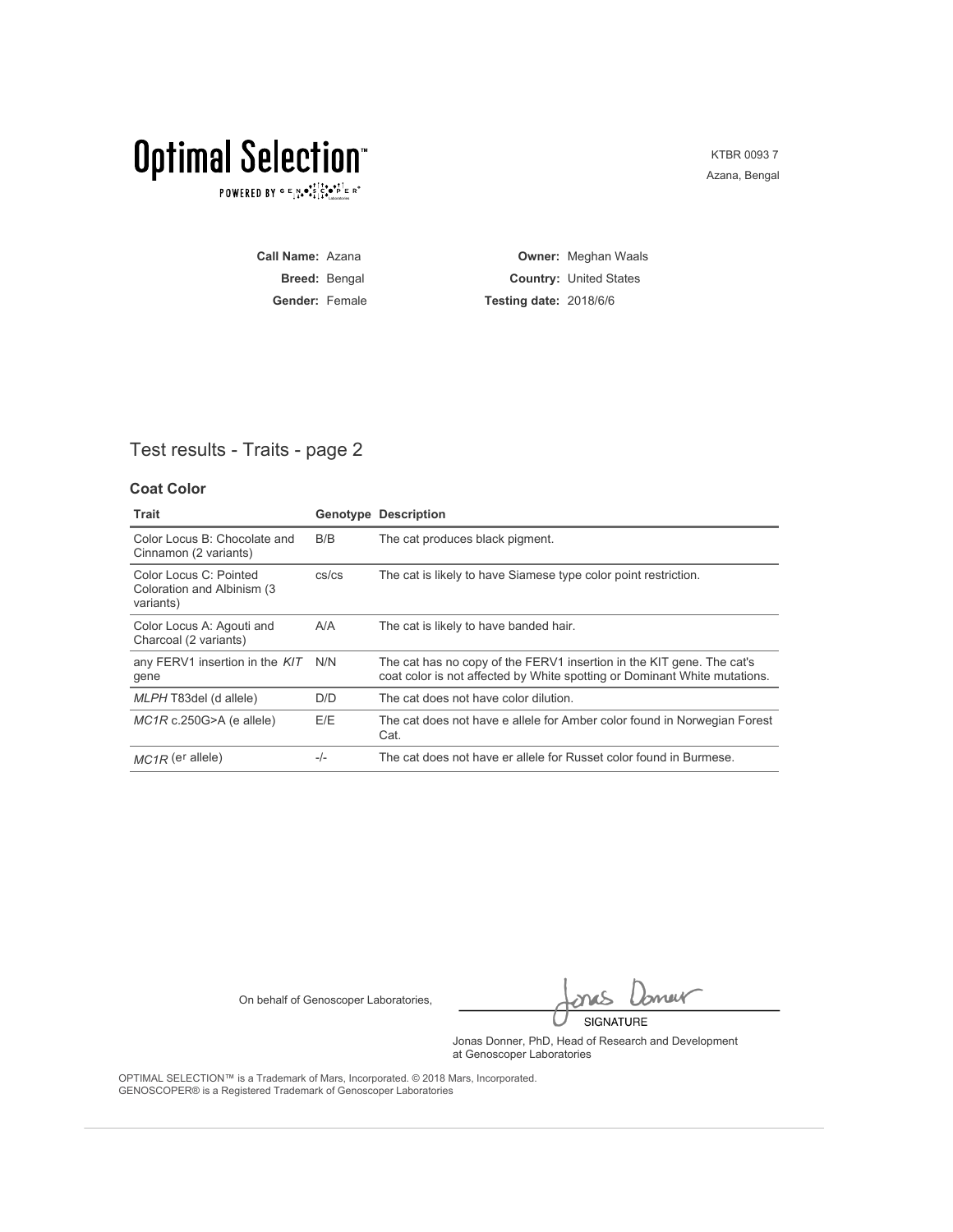$\texttt{POWERED BY} \overset{\text{\tiny{\textsf{GP}}}}{=} \mathbb{E}^{\text{N}}_{\text{14}} \bullet^{\text{\tiny{\textsf{opt}}}}_{\text{\tiny{\textsf{14}}}} \mathbb{E}^{\bullet\bullet\text{PI}}_{\text{\tiny{\textsf{14}}}} \mathbb{E}^{\circ\text{-P}}$ 

KTBR 0093 7 Azana, Bengal

| <b>Call Name: Azana</b> |                               | <b>Owner: Meghan Waals</b>    |
|-------------------------|-------------------------------|-------------------------------|
| <b>Breed: Bengal</b>    |                               | <b>Country: United States</b> |
| <b>Gender: Female</b>   | <b>Testing date: 2018/6/6</b> |                               |

### Test results - Traits - page 3

### **Coat Type**

| Trait                      |     | <b>Genotype Description</b>                                                                         |
|----------------------------|-----|-----------------------------------------------------------------------------------------------------|
| Long Hair (4 variants)     | N/N | The cat does not have any of the tested long hair mutations and it is likely to<br>have short hair. |
| LPAR6<br>c.250 253 delTTTG | N/N | The cat does not have Cornish Rex curly coat.                                                       |
| KRT71 c.445-1C             | N/N | The cat does not have Selkirk Rex curly coat.                                                       |

### **Morphology**

| Trait                                        |     | <b>Genotype Description</b>                                                            |
|----------------------------------------------|-----|----------------------------------------------------------------------------------------|
| Short tail, T-box mutations (3)<br>variants) | N/N | The cat does not have any of the tested bobtail mutations originally<br>found in Manx. |
| Polydactyly (3 variants)                     | N/N | The cat does not have any of the tested mutations causing extra digits.                |
| HES7 c.T5C                                   | T/T | The cat has no bobtail mutation originally found in Japanese Bobtail.                  |

On behalf of Genoscoper Laboratories,

bnew SIGNATURE

Jonas Donner, PhD, Head of Research and Development at Genoscoper Laboratories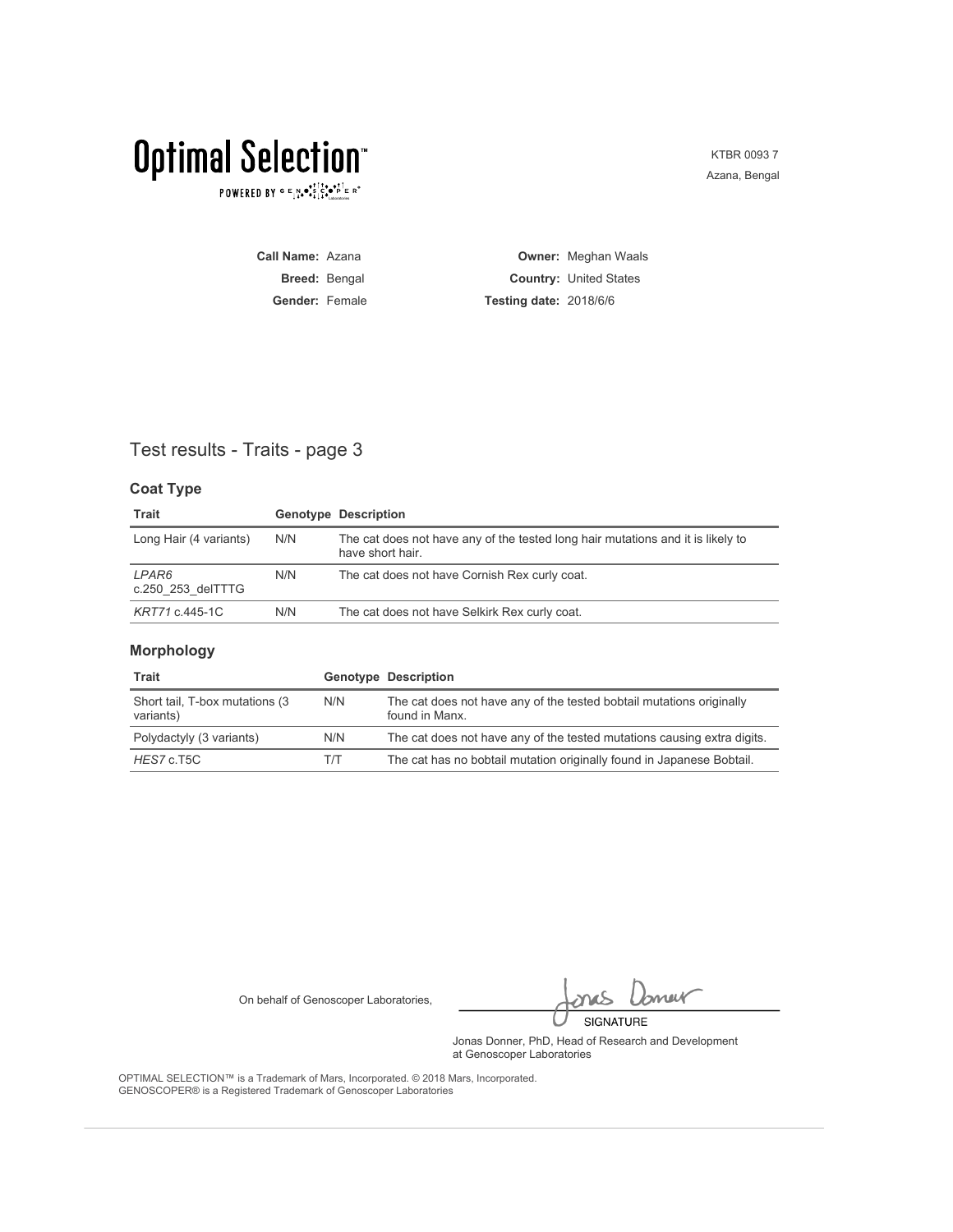# **Optimal Selection** POWERED BY  $G \in N_{\bullet} \bullet_{\bullet}^{\bullet,\dagger} \overset{\uparrow}{C}_{\bullet} \bullet_{\bullet}^{\bullet,\dagger} \overset{\uparrow}{C}_{\text{Latocrosics}} \mathbb{R}^{\circ}$

KTBR 0093 7 Azana, Bengal

## Test results - Additional disorders found in other breeds - page 1

### **Blood Disorders**

| <b>Disorder</b>                      | Mode of Inheritance | Result |
|--------------------------------------|---------------------|--------|
| Factor XII Deficiency                | Autosomal Recessive | Clear  |
| Hemophilia B, mutation F9: c.1014C>T | X-linked Recessive  | Clear  |
| Hemophilia B, mutation F9: c.247G>A  | X-linked Recessive  | Clear  |

#### **Cardiac Disorders**

| <b>Disorder</b>                                                             | Mode of Inheritance                           | Result |
|-----------------------------------------------------------------------------|-----------------------------------------------|--------|
| Hypertrophic Cardiomyopathy, MYBPC3 mutation: A31P found in Maine<br>Coon   | Autosomal Dominant<br>(Incomplete Penetrance) | Clear  |
| Hypertrophic Cardiomyopathy, MYBPC3 mutation: c.2460C>T found in<br>Ragdoll | Autosomal Dominant<br>(Incomplete Penetrance) | Clear  |

#### **Endocrine Disorders**

| <b>Disorder</b>                | <b>Mode of Inheritance</b> | Result |
|--------------------------------|----------------------------|--------|
| Congenital Adrenal Hyperplasia | Autosomal Recessive        | Clear  |

#### **Immunologic Disorders**

| Disorder                                            | Mode of Inheritance | Result |
|-----------------------------------------------------|---------------------|--------|
| Autoimmune Lymphoproliferative Syndrome             | Autosomal Recessive | Clear  |
| Congenital Hypotrichosis with Short Life Expectancy | Autosomal Recessive | Clear  |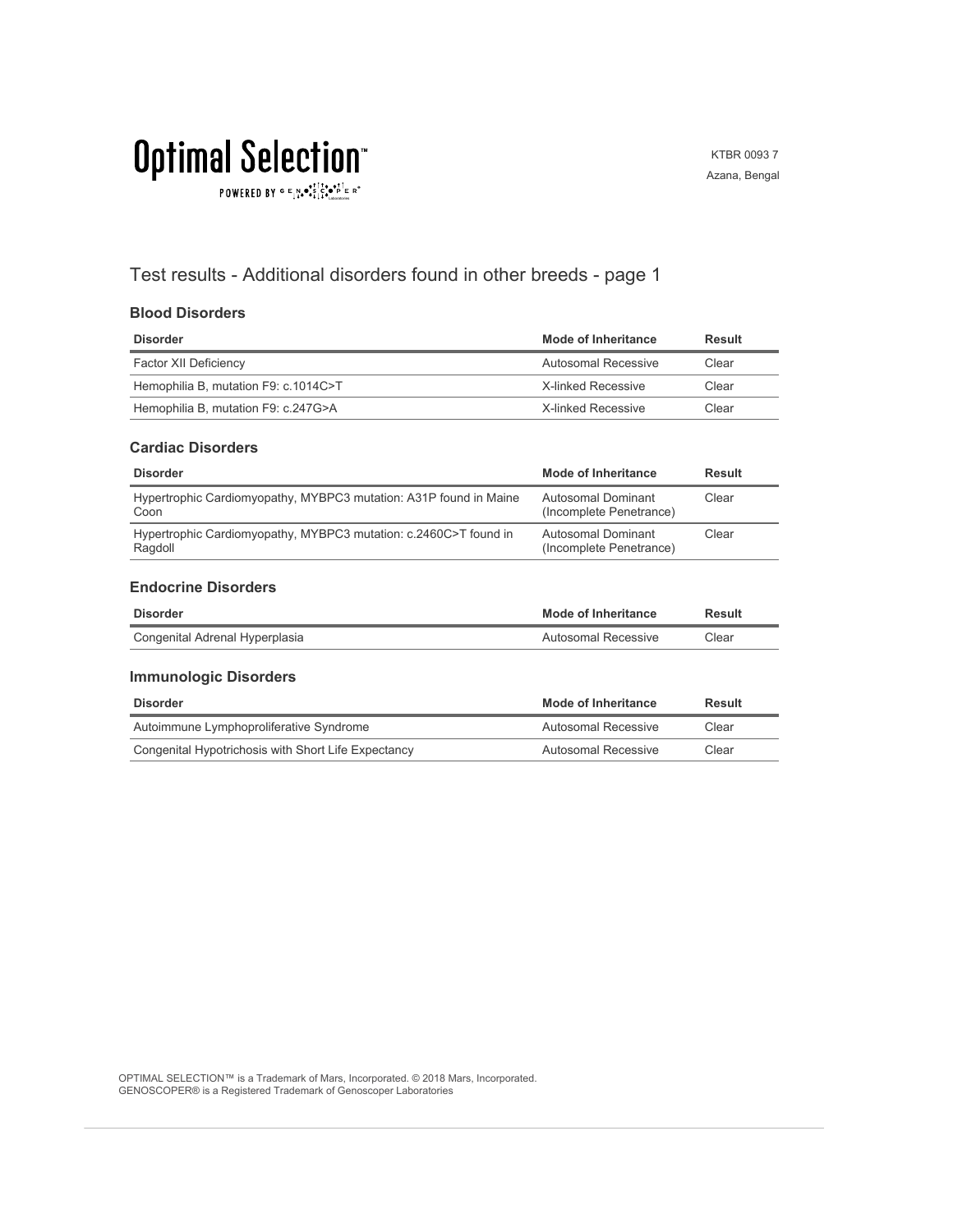# **Optimal Selection**  $\texttt{POWERED BY} \overset{\text{\tiny{\textsf{GP}}}}{=} \mathbb{E}^{\text{N}}_{\text{14}} \bullet^{\text{\tiny{\textsf{opt}}}}_{\text{\tiny{\textsf{14}}}} \mathbb{E}^{\bullet\bullet\text{PI}}_{\text{\tiny{\textsf{14}}}} \mathbb{E}^{\circ\text{-P}}$

KTBR 0093 7 Azana, Bengal

## Test results - Additional disorders found in other breeds - page 2

### **Metabolic Disorders**

| <b>Disorder</b>                                                 | <b>Mode of Inheritance</b> | <b>Result</b> |
|-----------------------------------------------------------------|----------------------------|---------------|
| Acute Intermittent Porphyria                                    | Autosomal Dominant         | Clear         |
| Acute Intermittent Porphyria; HMBS mutation: c.107_110delACAG   | Autosomal Dominant         | Clear         |
| Acute Intermittent Porphyria; HMBS mutation: c.826-1G>A         | Autosomal Dominant         | Clear         |
| Acute Intermittent Porphyria; HMBS mutation: c.844delGAG        | Autosomal Dominant         | Clear         |
| Chylomicronemia, Lipoprotein Lipase Deficiency                  | Autosomal Recessive        | Clear         |
| Congenital Erythropoietic Porphyria, mutation UROS: c.331G>A    | Autosomal Recessive        | Clear         |
| Cystinuria; SCL3A1 mutation                                     | Autosomal Recessive        | Clear         |
| Cystinuria; SCL7A9 mutation: c.1175C>T                          | Autosomal Recessive        | Clear         |
| Cystinuria; SCL7A9 mutation: c.706G>A                           | Autosomal Recessive        | Clear         |
| Cystinuria; SCL7A9 mutation: c.881A>T                           | <b>Autosomal Recessive</b> | Clear         |
| Dihydropyrimidinuria                                            | <b>Autosomal Recessive</b> | Clear         |
| Mucopolysaccharidosis Type I                                    | <b>Autosomal Recessive</b> | Clear         |
| Mucopolysaccharidosis Type VI (MPS VI), Typical Form            | Autosomal Recessive        | Clear         |
| Mucopolysaccharidosis Type VII, mutation GUSB: c.1074G>A        | Autosomal Recessive        | Clear         |
| Mucopolysaccharidosis VII; GUSB mutation C1424T                 | <b>Autosomal Recessive</b> | Clear         |
| Vitamin D-Dependent Rickets (VDDR-1A); CYP27B mutation: c.G637T | Autosomal Recessive        | Clear         |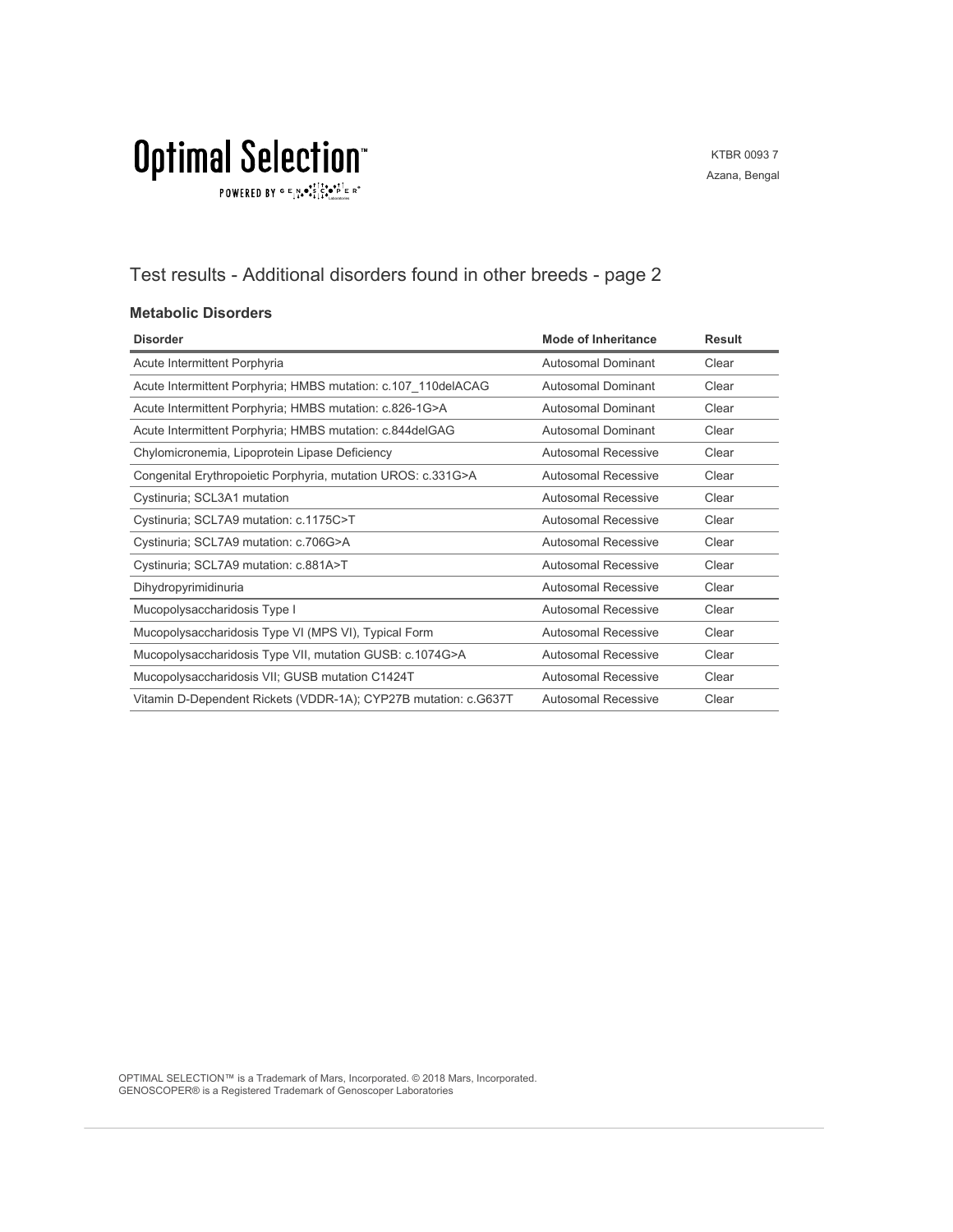# **Optimal Selection** POWERED BY  $G \in N_{\bullet} \bullet_{\bullet}^{\bullet,\dagger} \overset{\uparrow}{C}_{\bullet} \bullet_{\bullet}^{\bullet,\dagger} \overset{\uparrow}{C}_{\text{Latocrosics}} \mathbb{R}^{\circ}$

### KTBR 0093 7 Azana, Bengal

## Test results - Additional disorders found in other breeds - page 3

### **Muscular Disorders**

| <b>Disorder</b>                                                                                           | Mode of Inheritance | Result |
|-----------------------------------------------------------------------------------------------------------|---------------------|--------|
| Congenital Myasthenic Syndrome (CMS)                                                                      | Autosomal Recessive | Clear  |
| Myotonia Congenita                                                                                        | Autosomal Recessive | Clear  |
| Periodic Hypokalemic Polymyopathy, Burmese Hypokalemia, or Familial<br>Episodic Hypokalaemic Polymyopathy | Autosomal Recessive | Clear  |
| Spinal Muscular Atrophy (SMA)/Spinal Muscular Dystrophy                                                   | Autosomal Recessive | Clear  |

### **Neurologic Disorders**

| <b>Disorder</b>                                                                           | Mode of Inheritance        | <b>Result</b> |
|-------------------------------------------------------------------------------------------|----------------------------|---------------|
| Feline GM1 Gangliosidosis                                                                 | Autosomal Recessive        | Clear         |
| GM2 Gangliosidosis, Domestic Shorthair mutation HEXB: c.1467 1491 inv Autosomal Recessive |                            | Clear         |
| GM2 Gangliosidosis, Japanese Domestic mutation HEXB: c.667C>T                             | Autosomal Recessive        | Clear         |
| <b>GM2 Gangliosidosis: Domestic Shorthair GM2A Mutation</b>                               | Autosomal Recessive        | Clear         |
| Niemann-Pick C2, NPC Disease, Sphingomyelinosis NPC2 Mutation                             | <b>Autosomal Recessive</b> | Clear         |
| Niemann-Pick C1, NPC Disease, Sphingomyelinosis NPC1 Mutation                             | Autosomal Recessive        | Clear         |

#### **Neuromuscular Disorders**

| Disorder                         | <b>Mode of Inheritance</b> | Result |
|----------------------------------|----------------------------|--------|
| Glycogen Storage Disease Type IV | Autosomal Recessive        | Clear  |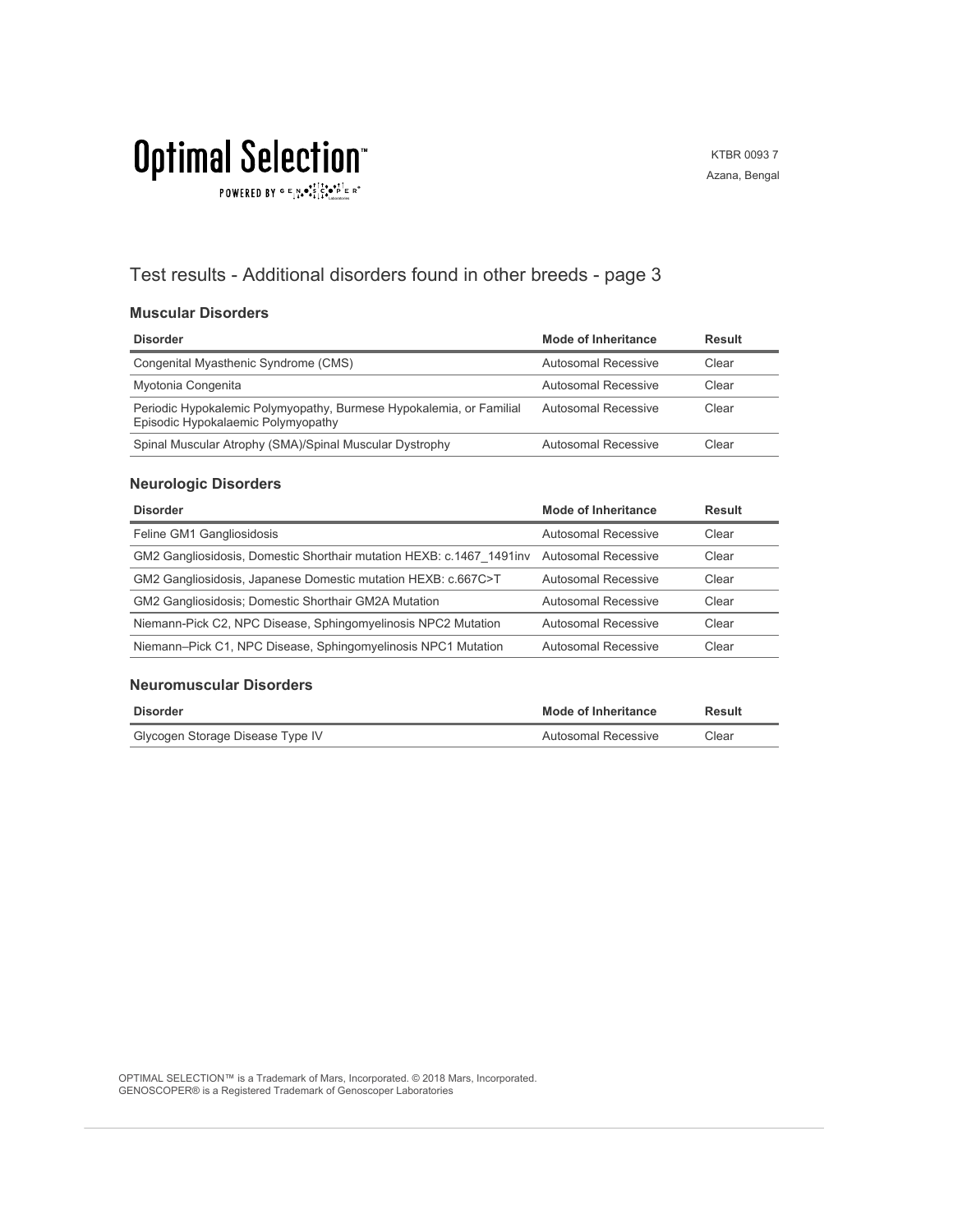# **Optimal Selection**  $\texttt{POWERED BY} \overset{\text{\tiny{\textsf{GP}}}}{=} \mathbb{E}^{\text{N}}_{\text{14}} \bullet^{\text{\tiny{\textsf{opt}}}}_{\text{\tiny{\textsf{14}}}} \mathbb{E}^{\bullet\bullet\text{PI}}_{\text{\tiny{\textsf{14}}}} \mathbb{E}^{\circ\text{-P}}$

KTBR 0093 7 Azana, Bengal

## Test results - Additional disorders found in other breeds - page 4

### **Renal Disorders**

| Disorder                  | Mode of Inheritance | Result |
|---------------------------|---------------------|--------|
| Hyperoxaluria             | Autosomal Recessive | Clear  |
| Polycystic Kidney Disease | Autosomal Dominant  | Clear  |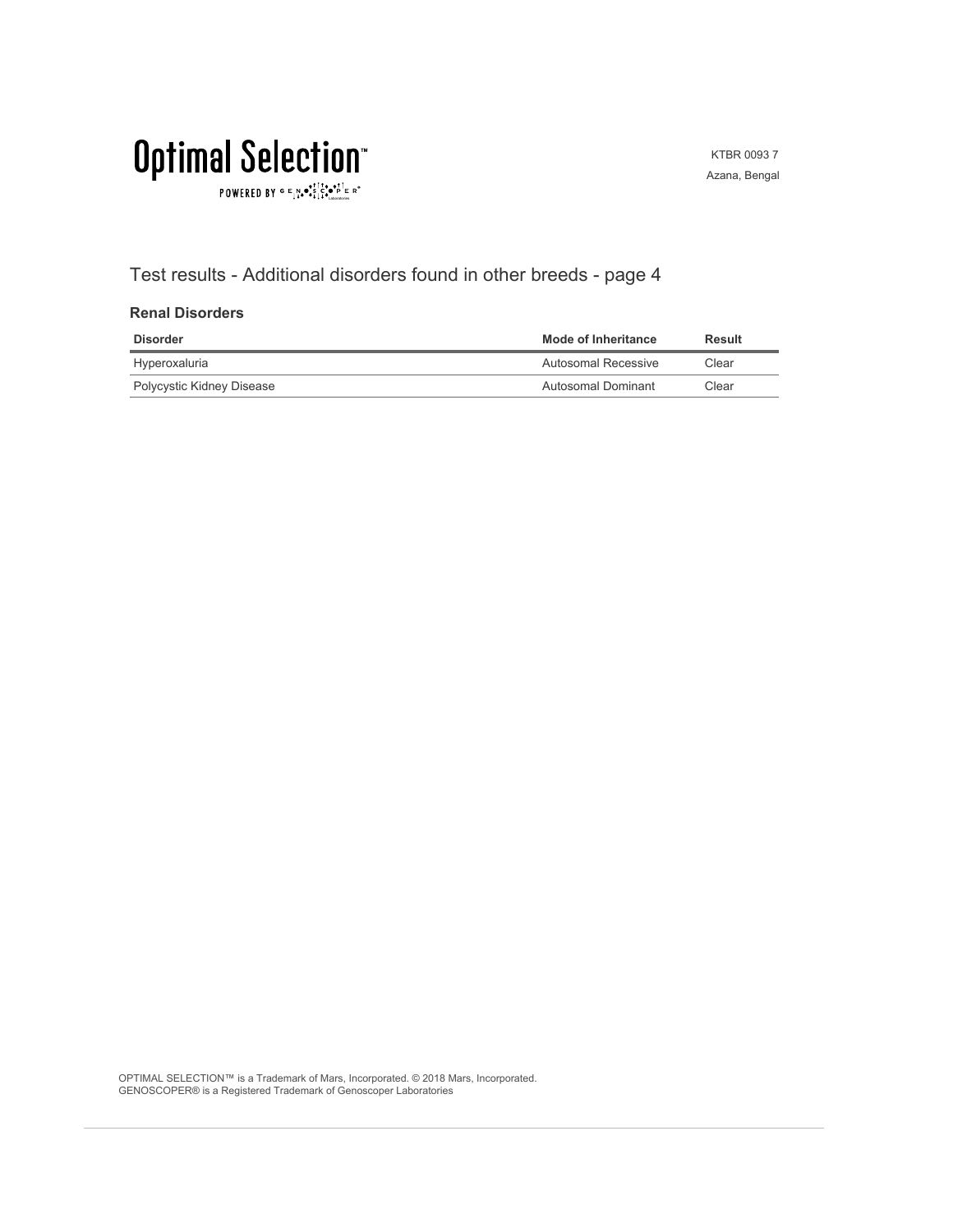KTBR 0093 7 Azana, Bengal

# Optimal Selection

POWERED BY  $G \in N_{\bullet} \bullet_{\bullet}^{\dagger} \stackrel{\uparrow}{\circ} \bullet_{\mathbf{P}}^{\dagger} \in R^{\circ}$ 

### APPENDIX Explanation of the results of the tested disorders

Autosomal recessive inheritance (ARI)

Clear - A cat carries no copies of the tested mutation and has no or reduced likelihood of developing and passing on the disease/condition.

Carrier - A cat carries one copy of the tested mutation. Carriers typically have a normal, healthy appearance but pass on the mutation to approximately 50% of their offspring.

At risk - A cat carries two copies of the tested mutation and is at high or increased risk of developing the disease/condition.

Autosomal dominant inheritance (ADI)

Clear - A cat carries no copies of the tested mutation and has no or reduced likelihood of developing and passing on the disease/condition.

At risk - A cat carries one or two copies of the tested mutation and is at high or increased risk of developing the disease/condition.

X-linked recessive inheritance (X-linked)

Clear - A cat carries no copies of the tested mutation and has no or reduced likelihood of developing and passing on the disease/condition.

Carrier - Female carriers typically have a normal, healthy appearance but carry one copy of the tested mutation on one of their X chromosomes. As males only have one X chromosome, there are no male carriers.

At risk - Female cats at risk carry two mutated copies of the tested mutation. Males carry one copy of the tested mutation on their single X chromosome. Cats at risk are at high or increased risk of developing the disease/condition.

Please note that the descriptions above are generalized based on typically observed inheritance patterns. When obtaining a 'carrier' or 'at risk' test result, always refer to the corresponding online test documentation for more detailed information on the condition and any exceptions.